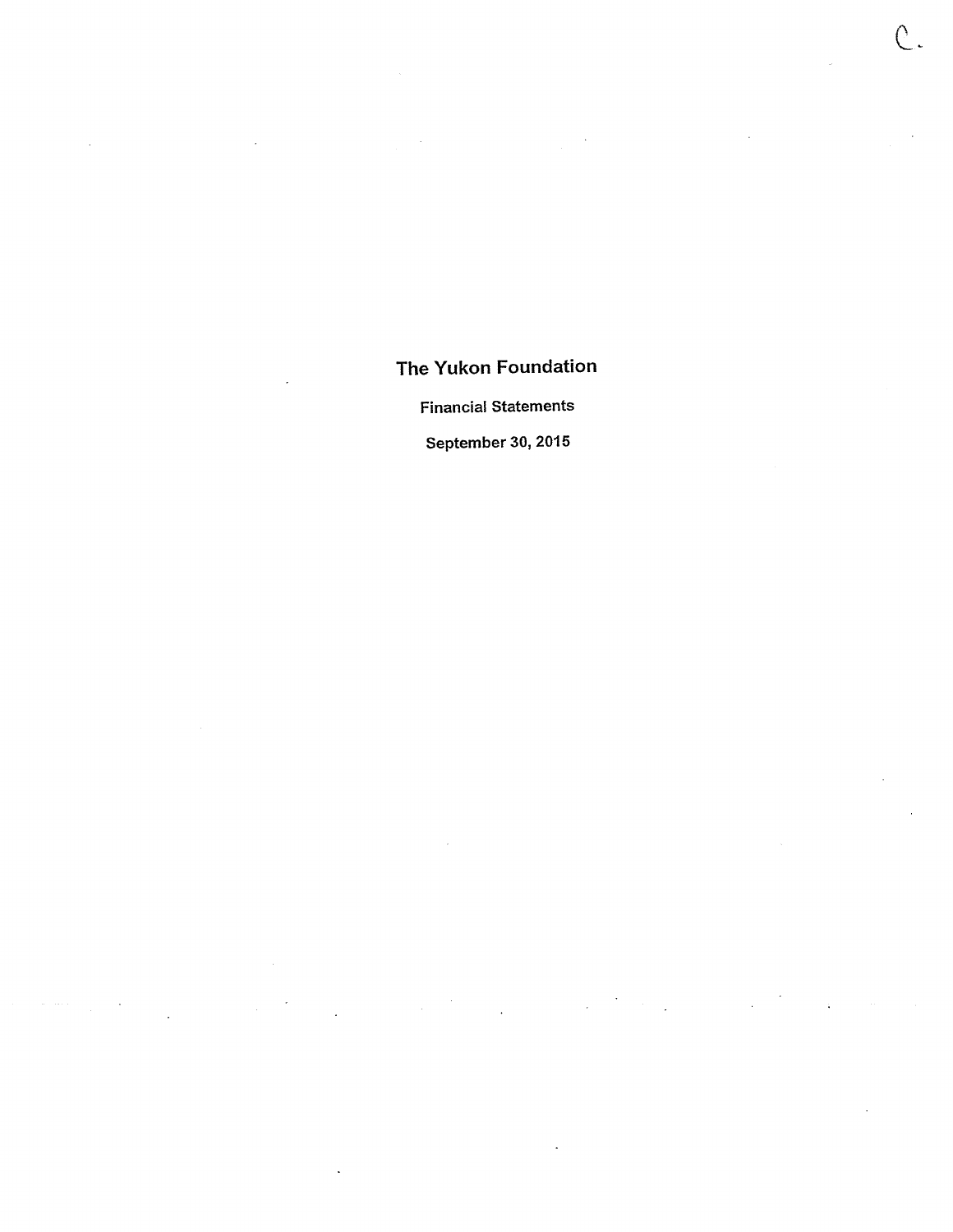# Financial Statements

# September 30, 2015 Page

an ar an a

 $\mathbb{R}^2$ 

 $\hat{\mathcal{L}}$ 

| Management Responsibility Statement    | 3         |
|----------------------------------------|-----------|
| Independent Auditors' Report           | 4         |
| <b>Statement of Operations</b>         | 5         |
| Statement of Changes in Net Assets     | 6         |
| <b>Statement of Financial Position</b> | 7         |
| <b>Statement of Cash Flows</b>         | 8         |
| Notes to Financial Statements          | $9 - 12$  |
| Schedule - Contributed Principal Funds | $13 - 15$ |

 $\hat{\rho}_{\rm{max}}$  , and  $\hat{\rho}_{\rm{max}}$ 

 $\ddot{\phantom{a}}$ 

 $\mathbb{R}^2$ 

 $\frac{1}{2}$ 

 $\hat{\mathcal{L}}$ 

 $\ddot{\phantom{0}}$ 

 $\overline{\gamma}$  ,  $\gamma$  ,  $\gamma$  ,  $\gamma$  , and

 $\mathcal{L}(\mathcal{A}_1)$ 

 $\ddot{\phantom{a}}$ 

 $\Delta$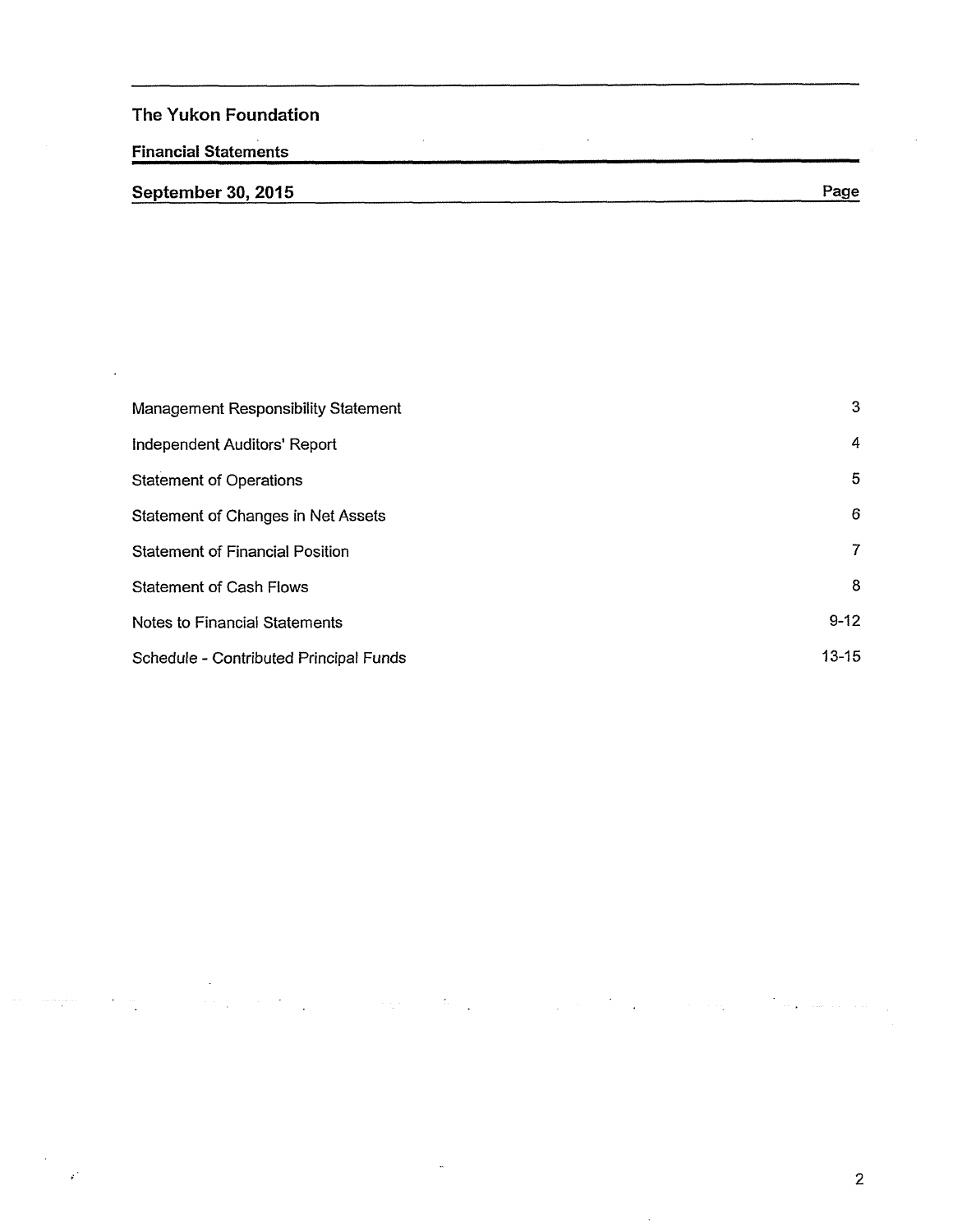### Management Responsibility Statement

The Management of The Yukon Foundation is responsible for preparing the financial statements, the notes to the financial statements and other financial information contained in this annual report.

The Management prepares the financial statements in accordance with Canadian accounting standards for not-for-profit organizations. The financial statements are considered by the Management to present fairly the Foundation's financial position and results of operations.

The Foundation, in fulfilling its responsibilities, has developed and maintains a system of internal accounting controls designed to provide reasonable assurance that management assets are safeguarded from loss or unauthorized use, and that the records are reliable for preparing the financial statements.

The financial statements have been reported on by Crowe MacKay LLP, Chartered Accountants, the Foundation's auditors. Their report outlines the scope of their examination and their opinion on the financial statements.

 $\curvearrowright$ Executive Director Date

 $1/2.14$ Preasurer for Kin January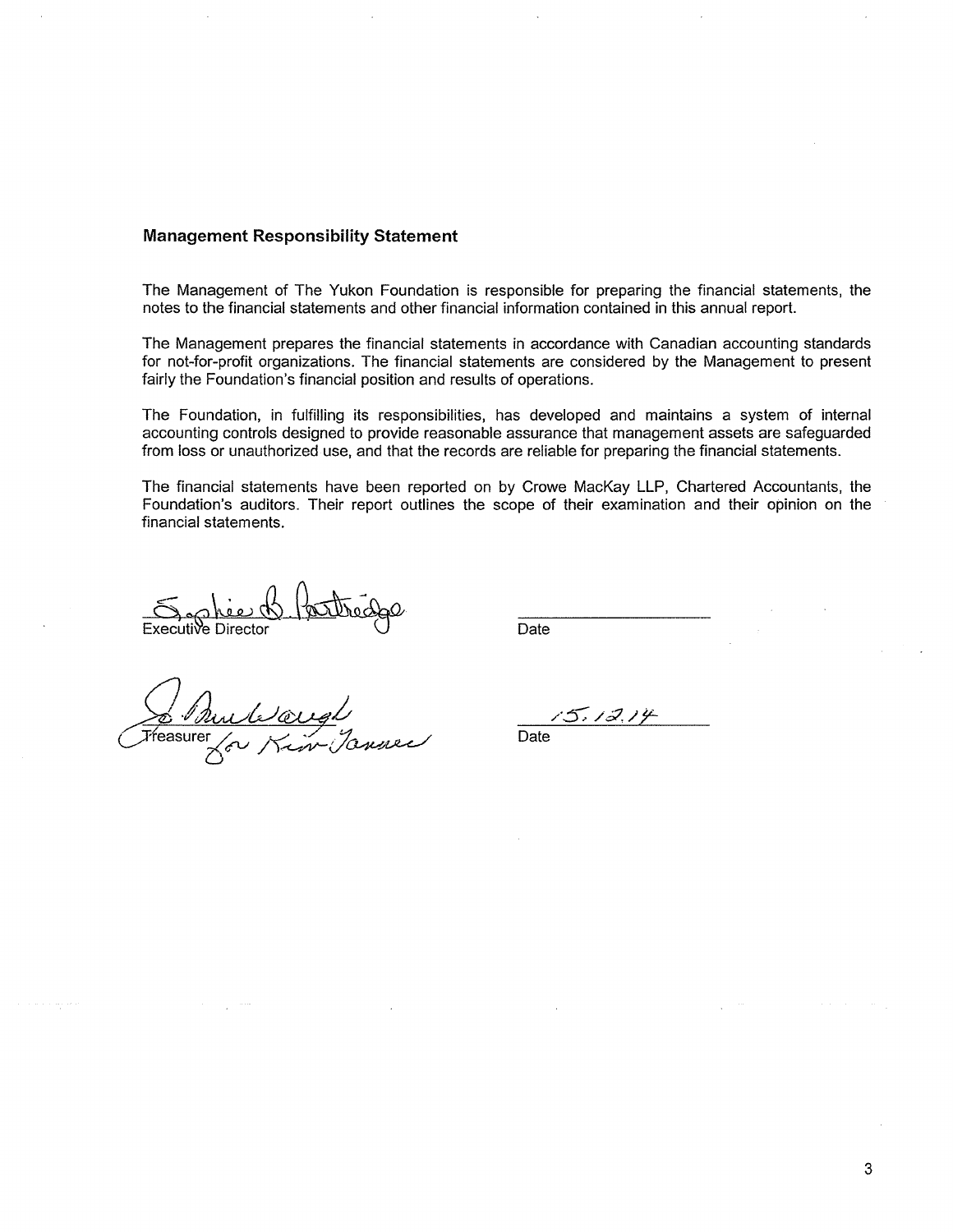

### Independent Auditors' Report

To the Directors of The Yukon Foundation

We have audited the accompanying financial statements of The Yukon Foundation, which comprise the statement of financial position as at September 30, 2015, and the statements of operations, changes in net assets and cash flows for the year then ended, and a summary of significant accounting policies and other explanatory information

#### Management's Responsibility for the Financial Statements

Management is responsible for the preparation and fair presentation of these financial statements in accordance with Canadian accounting standards for not-for-profit organizations, and for such internal control as management determines is necessary to enable the preparation of financial statements that are free from material misstatement, whether due to fraud or error.

#### Auditors' Responsibility

Our responsibility is to express an opinion on these financial statements based on our audit. We conducted our audit in accordance with Canadian generally accepted auditing standards. Those standards require that we comply with ethical requirements and plan and perform the audit to obtain reasonable assurance about whether the financial statements are free from material misstatement.

An audit involves performing procedures to obtain audit evidence about the amounts and disclosures in the financial statements. The procedures selected depend on the auditors' judgment, including the assessment of the risks of material misstatement of the financial statements, whether due to fraud or error. In making those risk assessments, the auditors consider internal control relevant to the Foundation's preparation and fair presentation of the financial statements in order to design audit procedures that are appropriate in the circumstances, but not for the purpose of expressing an opinion on the effectiveness of the Foundation's internal control. An audit also includes evaluating the appropriateness of accounting policies used and the reasonableness of accounting estimates made by management, as well as evaluating the overall presentation of the financial statements.

We believe the audit evidence we have obtained is sufficient and appropriate to provide a basis for our audit opinion.

#### Opinion

In our opinion, these financial statements present fairly, in all material respects, the financial position of the Foundation as at September 30, 2015 and the results of its operations and its cash flows for the year then ended in accordance with Canadian accounting standards for not—for—profit organizations.

' '

Crowe Mackay LLF

Whitehorse, Yukon . The contract of the contract of  $\mathcal{C}$  . The contract of  $\mathcal{C}$  . The contract of  $\mathcal{C}$  . December 14, 2015

' Chartered Accountants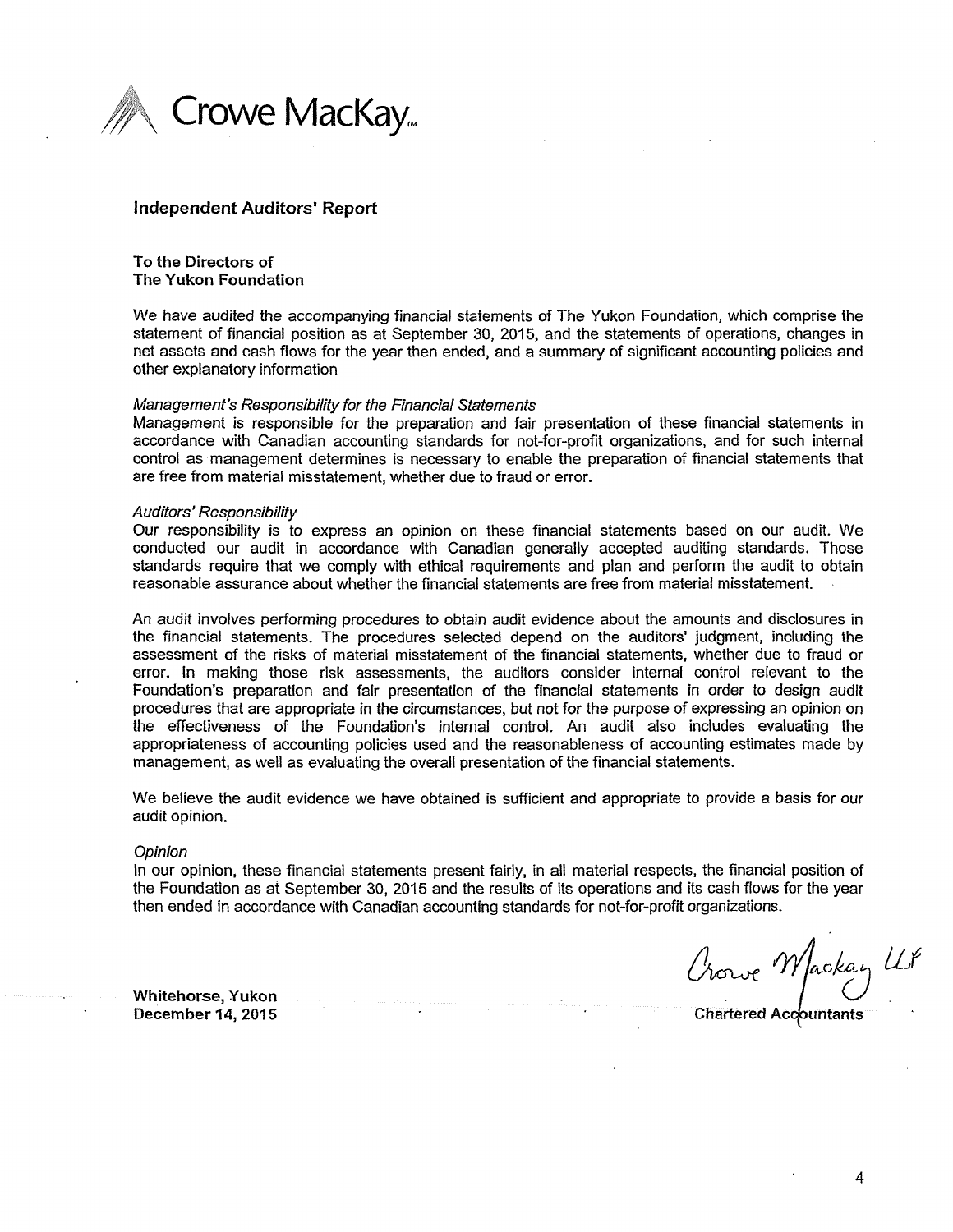## Statement of Operations

gan berasa.<br>G

 $\overline{\phantom{a}}$ 

Ń

| For the year ended September 30,                        | 2015          | 2014          |
|---------------------------------------------------------|---------------|---------------|
| Revenue                                                 |               |               |
| Investment                                              | \$251,385     | \$243,908     |
| Administrative                                          | <u>15,015</u> | <u>10,103</u> |
|                                                         | 266,400       | 254,011       |
|                                                         |               |               |
| <b>Expenditures</b>                                     |               |               |
| Advertising                                             | 1,124         | 2,309         |
| Annual general meeting                                  | 2,089         | 2,221         |
| Communications                                          | 1,404         | 1,395         |
| Contracts                                               | 50,430        | 50,430        |
| Office                                                  | 3,939         | 3,731         |
| Professional fees                                       | 10,887        | 11,408        |
| Wages                                                   | 4,483         | 3,666         |
|                                                         | 74,356        | 75,160        |
| Excess of revenue over expenditures before other income | 192,044       | 178,851       |
| Other income                                            |               |               |
| Unrealized gain/(loss) on investments (note 7)          | (140, 873)    | 227,603       |
| Realized gain/(loss) on sale of investments             | (13, 300)     |               |
| <b>Excess of revenue over expenditures</b>              | \$37,871      | \$406,454     |

 $\hat{\mathcal{A}}$ 

 $\ddot{\phantom{1}}$ 

 $\hat{\boldsymbol{\beta}}$ 

الموارد المتأول المتوارد الموارد المتحدة المتحدة المتحدة المتحدة المتحدة المتحدة المتحدة المتحدة المتحدة المتحد

 $\mathcal{L}^{\mathcal{A}}$ 

 $\frac{1}{2}$  .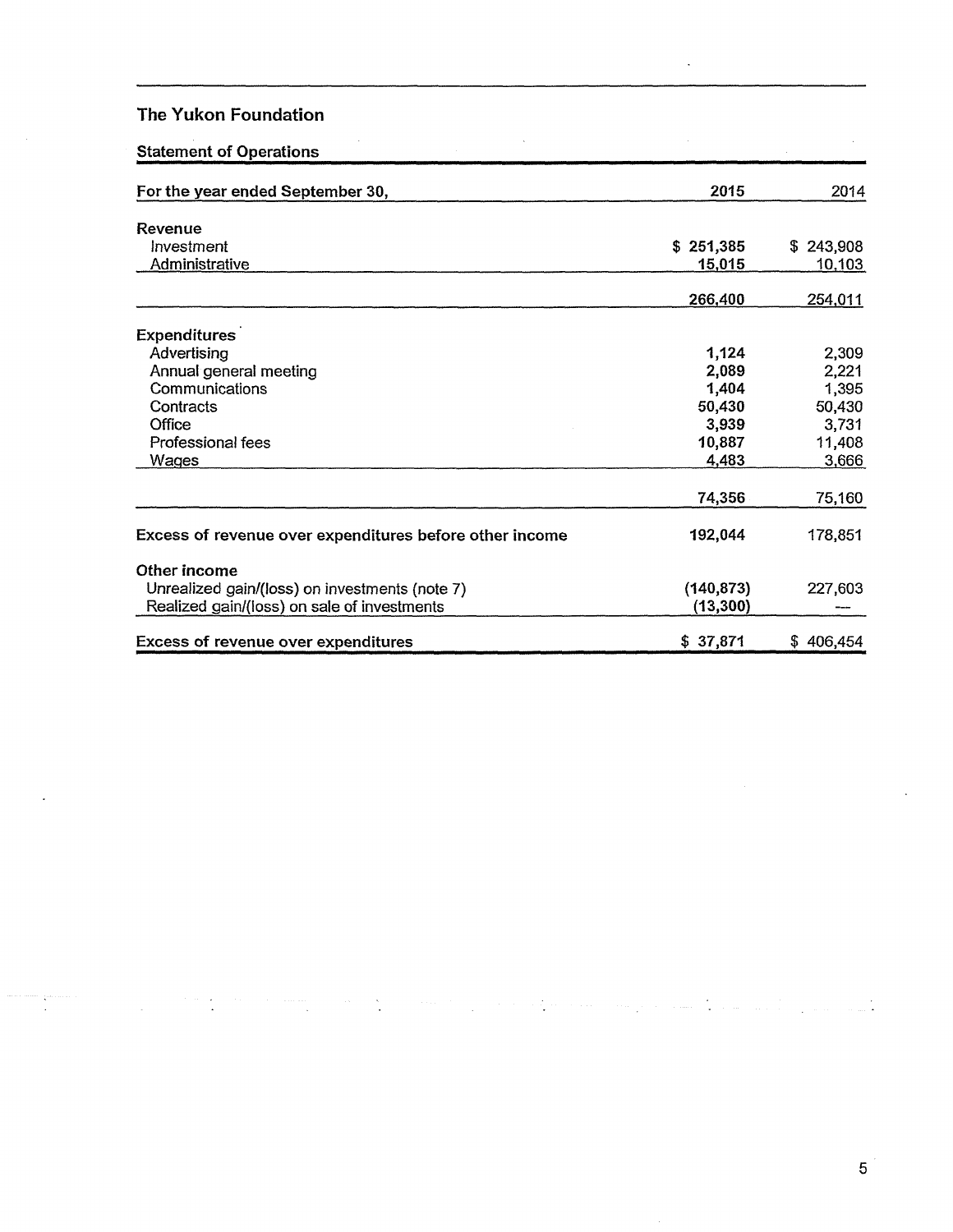## Statement of Changes in Net Assets

| For year ended September 30,                                          |                          |                                | 2015         | 2014        |
|-----------------------------------------------------------------------|--------------------------|--------------------------------|--------------|-------------|
|                                                                       | Contributed<br>Principal | <b>Distributable</b><br>Income | <b>Total</b> | Total       |
| Balance, beginning of year                                            | \$6,918,817              | \$228,306                      | \$7,147,124  | \$6,875,863 |
| Excess of revenue over expenditures<br>before unrealized gain or loss |                          | 178,744                        | 178,744      | 178,850     |
| Grants                                                                |                          | (184, 233)                     | (184, 233)   | (146, 861)  |
| <b>Current Contributions</b>                                          |                          | 7,505                          | 7,505        | 7,694       |
| Transferred to administration<br>revenue                              |                          | (7, 415)                       | (7, 415)     | (6, 235)    |
| Awards returned/cancelled                                             |                          | 441                            | 441          | 2,500       |
| Contributed Principal (net)                                           | 75,511                   | (5, 338)                       | 70,173       | 7,710       |
| Balance before adjustment to<br>Market value                          | 6,994,328                | 218,011                        | 7,212,171    | 6,919,521   |
| Unrealized gain/(loss) (note 7)                                       | (140, 873)               |                                | (140, 873)   | 227,603     |
| Balance, end of year                                                  | \$6,853,455              | \$218,011                      | \$7,071,298  | \$7,147,124 |

 $\gamma_{\rm{g}}$  , and  $\gamma_{\rm{m}}$ 

 $\sum_{i=1}^n \alpha_i$ 

T,

 $\sim$ 

استوصف سنتو ستوصو ومأرو ووازن والمتشور استعاد واستدعى والمراجعتين الرابعة والمتحارب وللمراجع ستعارض والمراجع والمراجع

 $\boldsymbol{6}$ 

 $\ddot{\phantom{a}}$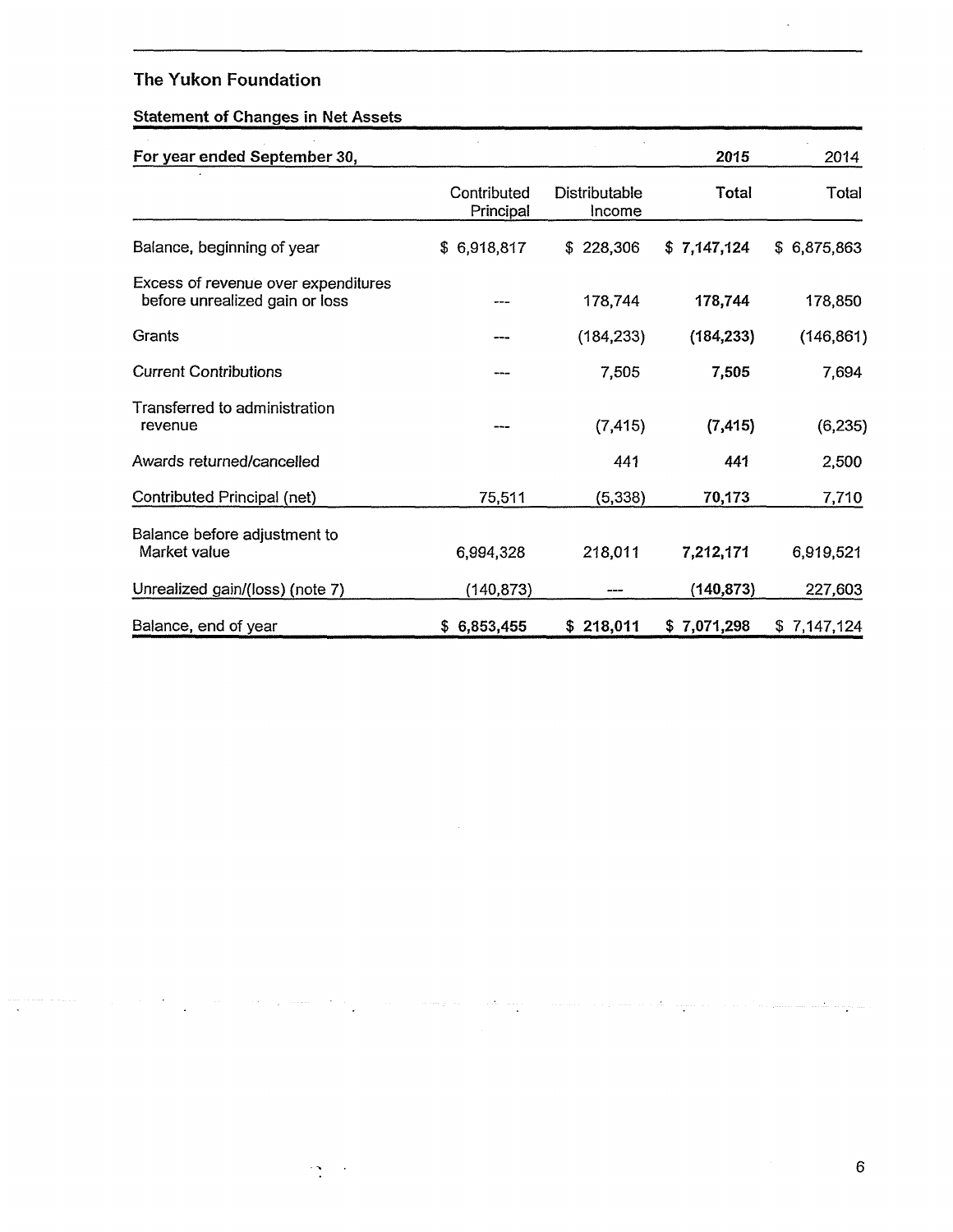| <b>Statement of Financial Position</b>                                                   |                         |                          |
|------------------------------------------------------------------------------------------|-------------------------|--------------------------|
| September 30,                                                                            | 2015                    | 2014                     |
| <b>Assets</b>                                                                            |                         |                          |
| <b>Current</b><br>Cash and short-term investments (note 7)<br><b>Accounts receivable</b> | \$<br>37,407<br>180,792 | 99,309<br>\$.<br>130,598 |
|                                                                                          | 218,199                 | 229,907                  |
| Consolidated trust fund assets (note 5 and 7) (schedule)                                 | 6,853,455               | 6,918,818                |
|                                                                                          | \$7,071,654             | \$7,148,725              |
| <b>Liabilities</b>                                                                       |                         |                          |
| Current<br>Accounts payable                                                              | \$<br>188               | \$<br>1,601              |
| <b>Net Asset Balances</b>                                                                |                         |                          |
| Net assets invested in distributable income<br>Net assets restricted for contributed     | 218,011                 | 228,306                  |
| principal (schedule)                                                                     | 6,853,455               | 6,918,818                |
|                                                                                          | 7,071,298               | 7,147,124                |
|                                                                                          | \$7,071,654             | \$7,148,725              |

Approved by:

Director'  $\bigcirc$ 

 $\sqrt{$ Director  $\sqrt{ }$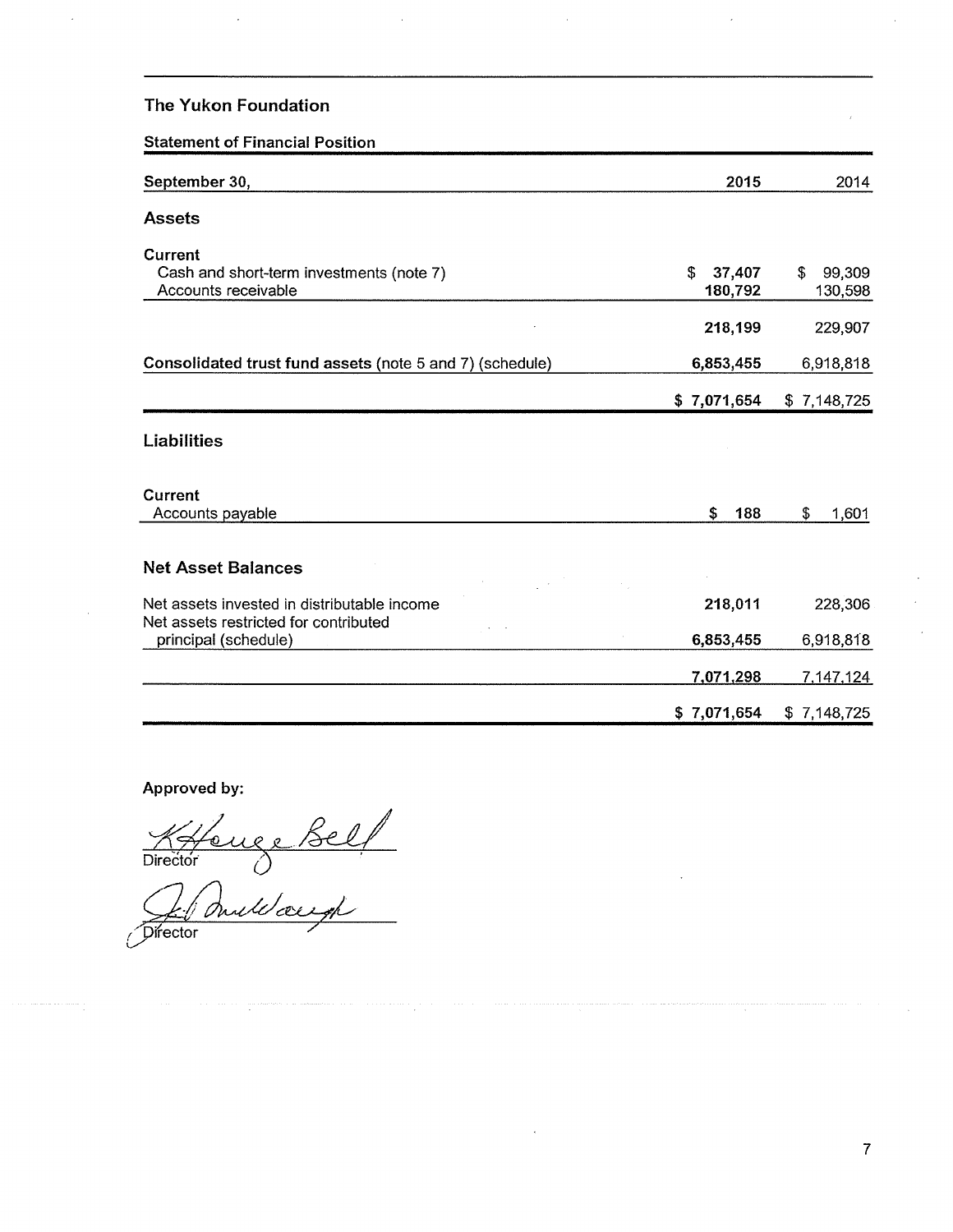## Statement of Cash Flows

| For year ended September 30,                                    | 2015         | 2014         |
|-----------------------------------------------------------------|--------------|--------------|
| Cash provided by (used for)                                     |              |              |
| <b>Operating activities</b>                                     |              |              |
| Excess of revenue over expenditures                             | \$<br>37,871 | S<br>406,454 |
| Items not affecting cash                                        |              |              |
| Unrealized loss/(gain) on investments                           | 140,873      | (227, 603)   |
| Realized loss/(gain) on investments                             | 13,300       |              |
|                                                                 |              |              |
|                                                                 | 192,044      | 178,851      |
| Change in non-cash working capital items<br>Accounts receivable | (50, 194)    | (16, 345)    |
| Accounts payable                                                | (1, 413)     | (136, 652)   |
|                                                                 |              |              |
|                                                                 | 140,437      | 25,854       |
| <b>Financing activities</b>                                     |              |              |
| Additions to contributed principal                              | 75,682       | 86,542       |
| Return of contributed principal                                 |              | (73, 350)    |
| Grants                                                          | (184, 232)   | (146, 861)   |
| Net short term contributions                                    | (4,837)      | (1,524)      |
|                                                                 | (113, 387)   | (135, 193)   |
|                                                                 |              |              |
| <b>Investing activities</b>                                     |              |              |
| Purchase of investments                                         | (525, 452)   | (13, 193)    |
| Proceeds on disposal of investments                             | 436,500      |              |
| Decrease in cash                                                | (61, 902)    | (122, 532)   |
| Cash and short-term investments, beginning of year              | 99,309       | 221,841      |
| Cash and short-term investments, end of year                    | \$37,407     | \$99,309     |

وسيستستس والمستشرع والمستشر والمتحدث والمستحدث والمتحدث والمتحدث والمستحدث المتحدث والمتحدث والمتحدث

 $\frac{1}{3} \left( \frac{1}{2} \right)^{2} \left( \frac{1}{2} \right)^{2} \left( \frac{1}{2} \right)^{2}$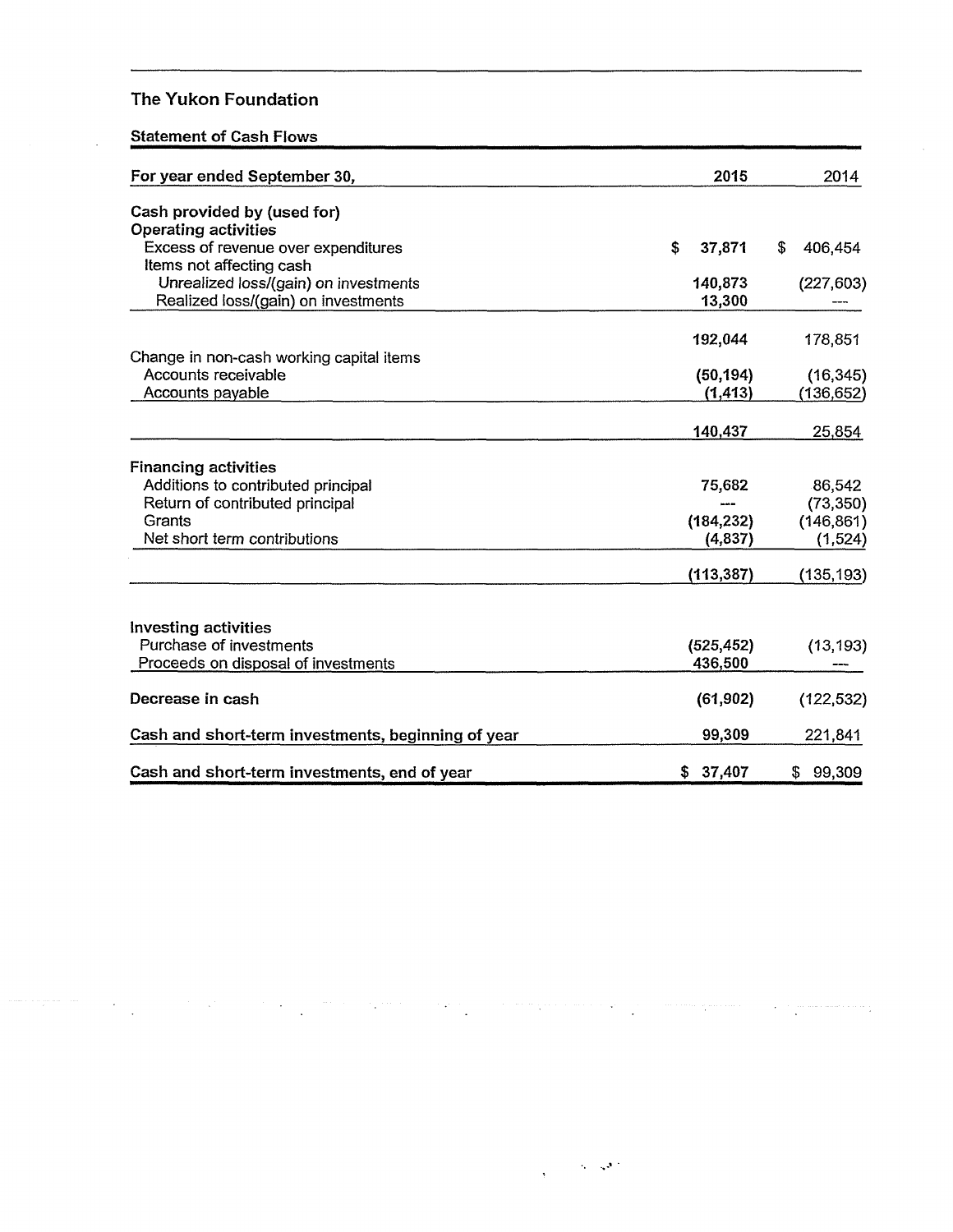#### **Notes to Financial Statements**

#### September 30, 2015

#### 1. Nature of the organization

The Yukon Foundation was incorporated under the Societies Ordinance of the Yukon and continued under the Yukon Foundation Act on May 3, 1995. The objectives of the Foundation are to promote educational advancement and scientific or medical research for the enhancement of human knowledge in the Yukon; to promote the cultural heritage of the Yukon; and to provide support intended to contribute to the mental, cultural and physical well being of the residents of the Yukon. The Foundation is registered with the Charities Division, Canada Revenue Agency, and is classified as a public foundation. As such, it is exempt from income taxes and can issue charitable donation receipts.

#### $2.$ Significant accounting policies

These financial statements are prepared in accordance with Canadian accounting standards for not-for—profit organizations. The significant policies are detailed as follows:

#### (a) Revenue recognition

The Foundation foflows the deferral method of accounting for contributions. Restricted contributions are recognized as revenue in the year in which related expenses are incurred. Unrestricted contributions are recognized as revenue when received or receivabie if the amount to be received can be reasonably estimated and collection is reasonably assured. Contributed principal fund contributions are recognized as direct increases in net assets.

Investment income is recognized when received or receivable if the amount can be reasonably estimated and collection is reasonably assured.

#### (b) Bequests and grants

Bequests are recorded when received or receivable if the amount to be received can be reasonably estimated and collection is reasonably assured. Grants are recorded when approved by the Foundation.

#### (c) Investments

Investments are recorded at fair value based upon bid prices for pubiicly traded securities and quoted prices for fixed rate investments. Realized investment gains (losses) are recorded on a settlement date basis. Any unrealized gains or losses are reflected as changes or unrealized gains (losses) on investments in the statement of operations. The purchase premium or discount, if any, is charged to revenue and expenses over the life of the investment. Interest earned on investments is recorded on the accrual basis.

#### (e) Premiums and discounts on bonds

Premiums and discounts on bonds purchased by the Foundation are amortized on a straight-line basis over the remaining months until the maturity of the investment.

#### (f) Contributed services

Volunteers contribute significant time to assist in the Foundation in carrying out its objectives. Because of the difficulty of determining the fair value of this time, contributed services are not recognized in these financial statements.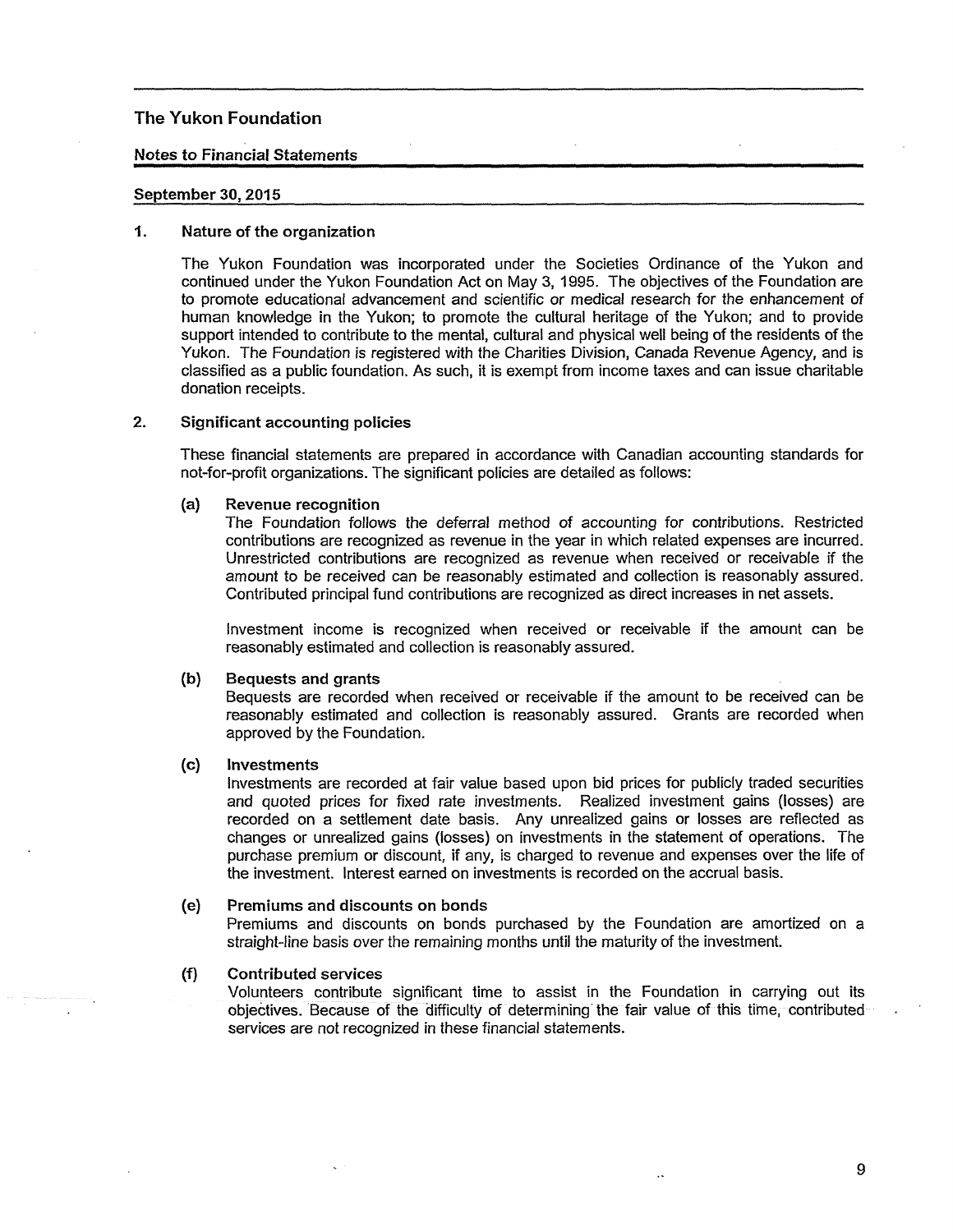#### Notes to Financial Statements

#### September 30, 2015

#### 2. Significant accounting policies (continued)

#### (f) Financial instruments

Financial assets originated or acquired or financial liabilities issued or assumed in an arm's length transaction are initially measured at their fair vafue. In the case of a financial asset or financial liability not subsequently measured at its fair value, the initial fair value is adjusted for financing fees and transaction costs that are directly attributable to it origination, acquisition, issuance or assumption. Such fees and costs in respect of financial assets and liabilities subsequently measured at fair value are expensed.

The Foundation subsequently measures all its financial assets and financial liabilities at amortized cost, except for investments in equity instruments that are quoted in an active market, which are measured at fair value without any adjustment for transaction costs. Changes in fair value are recognized in net income in the period in which they occur.

Financial assets measured at amortized cost include cash and accounts receivable.

Financial liabilities measured at amortized cost include accounts payable.

Financial instruments classified as financial assets and financial liabilities held for trading are recorded at their fair value at each balance sheet date. Accordingiy, any change in fair value is recognized in earnings in the period in which the change occurs.

At the end of each reporting period, management assesses whether there are any indications that financial assets measured at cost or amortized cost may be impaired. If there is an indication of impairment, management determines whether a significant adverse change has occurred in the expected timing or the amount of future cash flows from the asset, in which case the asset's carrying amount is reduced to the highest expected value that is recoverable by either hotding the asset, selling the asset or by exercising the right to any collateral. The carrying amount of the asset is reduced directly or through the use of an allowance account and the amount of the reduction is recognized as an impairment loss in net income.

### (9) Use of estimates

The preparation of financial statements requires management to make estimates and assumptions that affect the reported amount of' assets and liabilities and disclosure of contingent assets and liabilities at the date of the financiai statements and the reported amount of revenues and expenses during the reporting period. These estimates are reviewed periodically, and, as adjustments become necessary, they are reported in earnings in the period in which they become known.

#### 5. Consolidated Trust Fund Assets

The consolidated trust fund assets comprises those assets over which the Foundation exercises discretionary investment control within the guidelines established by the Board of Directors. Once the funds are allocated, the income on the dedicated funds is restricted to the purpose of the fund.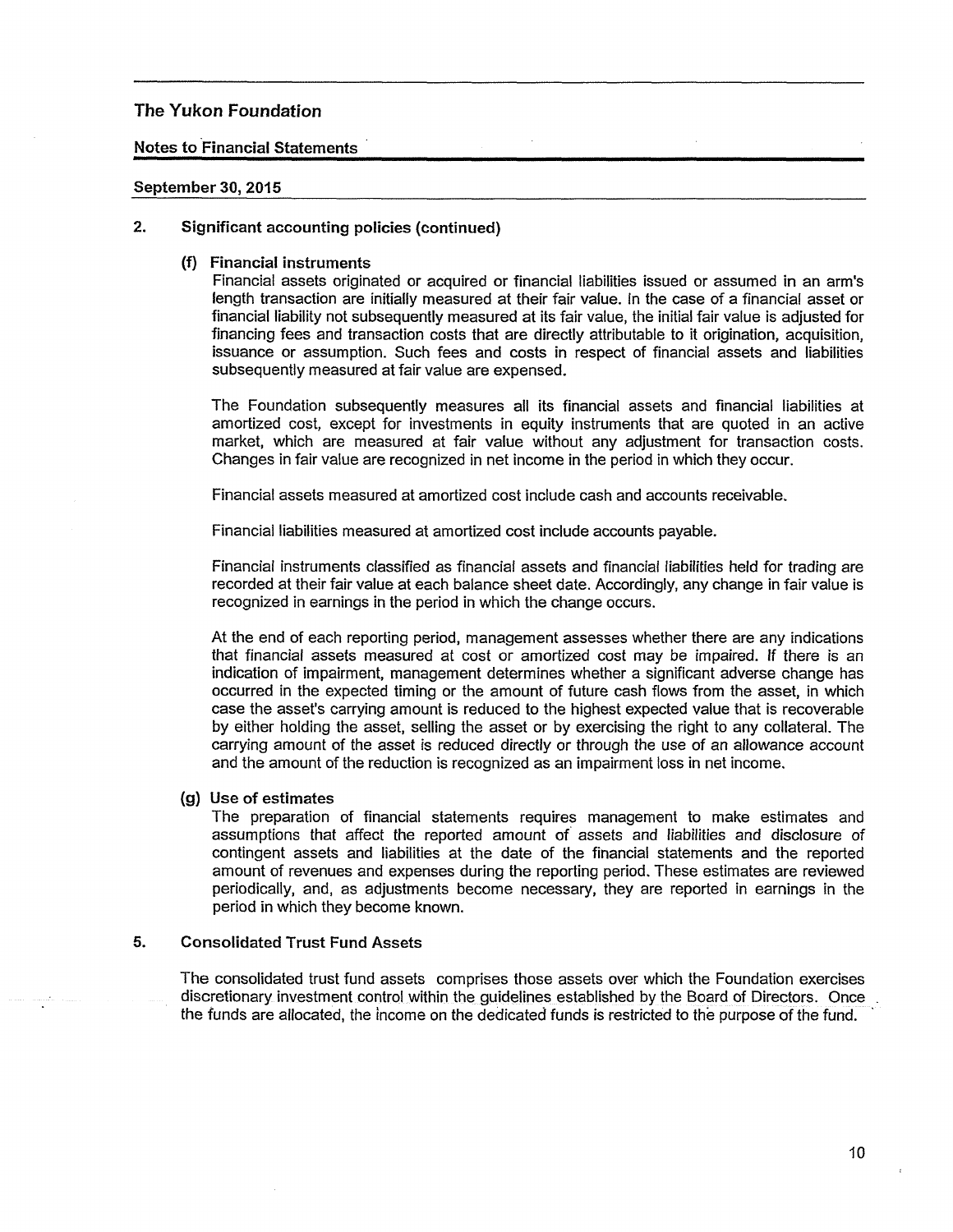#### Notes to Financial Statements

#### September 30, 2015

#### 6. Life Insurance

Four donors pay monthly premiums for life insurance policies where the Yukon Foundation is the beneficiary. Total benefits payable to the Foundation upon death of a donor, based on the current policies, would be \$73,795, \$25,000, \$18,445, and \$15,000 respectively. The donors are issued charitabie donation receipts in the amount of the premium they pay for their policy in the given year. The total cost to the donors of \$5,901 is not recorded in the accompanying financial statements.

in addition, there are three life insurance policies on which premiums are being paid out of the surrender value of the policy and for which no donation receipt has been issued. These have a total benefit payable to the foundation of \$96,272.

#### 7. Investments

As at September 30, 2015, market values reflect increases or decreases from cost due to current interest rates differing from contractual rates and unreaiized gains or losses on certain investments. The total unrealized gain recognized in these financial statements at September 30,  $2015$  was \$659,583 (2014 - \$800,457). This decrease in the unrealized gain/(loss) included on the Statement of Operations is  $$(140,874)$  (2014 - \$227,603).

It is not the intention of the Foundation to actively engage in the purchase and sale of securities on a short—term basis, but primarily to meet liquidity needs if and when they may arise. The investment policy specifies maximum Ievets of direct equity market exposure, in addition to fixed and variable rate investments. The policy addresses issues of diversification, asset allocation, investment concentration and minimum credit ratings. Investment decisions are made in close consuflation with an experienced professional portfolio advisor.

|                                 | 2015          |                | 2014         |
|---------------------------------|---------------|----------------|--------------|
|                                 | Cost          | <b>Market</b>  | Cost         |
| Common shares                   | 726,717<br>\$ | 1,017,852<br>S | S<br>726,851 |
| Trust units                     | 8,302         | 9,405          | 8,652        |
| Mutual funds                    | 269,410       | 414,431        | 231,444      |
| Preferred shares                | 1,871,456     | 1,858,834      | 1,533,265    |
| Fixed income                    | 3.355.403     | 3,590,340      | 3,717,457    |
|                                 | \$6,231,278   | \$6,890,862    | \$6,217,699  |
| Consolidated trust fund assets  | \$6,193,871   | \$6,853,455    | \$6,118,360  |
| Cash and short-term investments | 37,407        | 37,407         | 99,309       |
|                                 | \$6,231,278   | \$6,890,862    | \$6,217,669  |

Investments yield to maturity is 1.95% to 5.30% per annum (2014  $-$  1.95% to 5.30%). Investment income of \$251,385 (2014 - \$243,908) was earned during the year.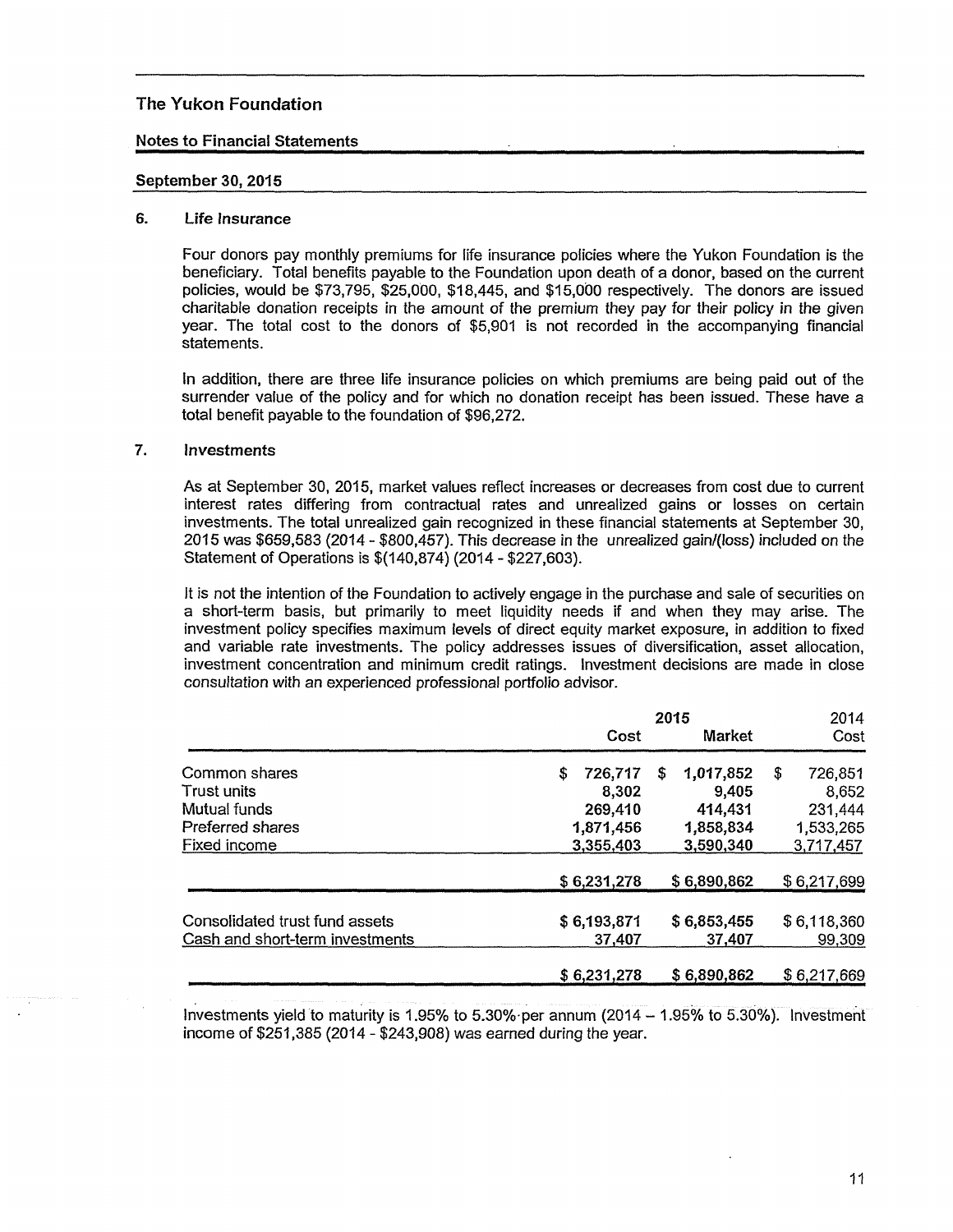#### **Notes to Financial Statements**

#### September 30, 2015

#### 8. Financial instruments risks

Transacting in and holding of financial instruments exposes the company to certain financial risks and uncertainties. These risks include:

#### (a) Credit risk

Credit risk is the risk that one party to a financial instrument will cause a financial loss for the other party by failing to discharge an obligation. The Foundation's exposure to credit risk relates to accounts receivable and arises from the possibility that a debtor does not fulfil its obligations. Management believes this risk is minimal as the majority of receivables are from large financiai institutions. The Foundation performs continuous evaluation of its financial assets and records impairment in accordance with the stated poiicy.

#### $(b)$ Market risk

Market risk is the risk that the fair value or future cash flows of a financial instrument will fluctuate because of changes in market prices. Market risk comprises three types of risk: currency risk, interest rate risk and other price risk. The Foundation is exposed to market risk as follows:

#### i) Interest rate risk

Interest rate risk is the risk that the fair vaiue or future cash flows of a financial instrument will fluctuate because of changes in market interest rates. The Foundation's interest~bearing financial instruments include fixed rate investments. The fair values of fixed rate financial instruments fluctuate as market rates of interest change. The Foundation does not employ derivative financial instruments to hedge its exposure to interest rate risk but management does not anticipate significant effect on future cash flows or fair values due to reiative stability in market rates of interest.

#### ii) Other price risk

Other price risk is the risk that the fair value or future cash flows of a financial instrument will fluctuate because of changes in market prices, other than those arising from interest rate risk or foreign currency risk, whether those changes are caused by factors specific to the individual financial instrument or issuer, or factors affecting ali similar financial instruments or issuers. The Foundation's publiciy traded investments expose the Foundation to price risks as these instruments are subject to price changes in an open market for a variety of reasons including, investor sentiment and expectations, changes in market rates of interest, general economic indicators and restrictions of credit markets. The Foundation does not employ derivative financial instruments to hedge its exposure to other price risk.

المستحقق والمستشفر والمنافس المستحققين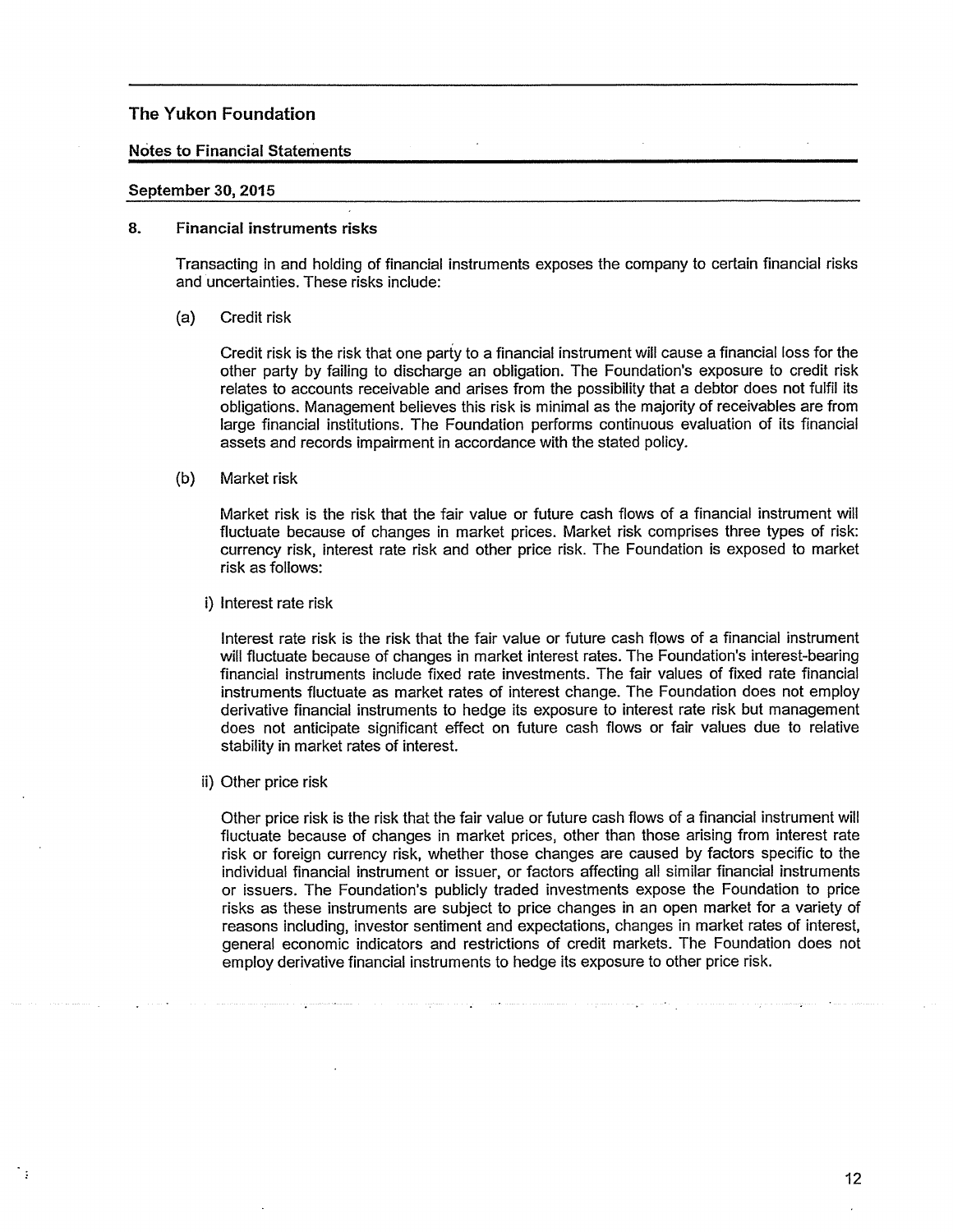$\sim$ 

 $\dot{\phi}$  and  $\dot{\phi}$  and  $\dot{\phi}$ 

## Schedule - Contributed Principal Funds

| As at September 30,                              | 2015            | 2014            |
|--------------------------------------------------|-----------------|-----------------|
| Dedicated Funds:                                 |                 |                 |
| Aboriginal Sport Legacy                          | \$<br>1,089,467 | \$<br>1,089,467 |
| Alano Club                                       | 50,000          | 50,000          |
| Fay Anthony                                      | 6,910           | 6,910           |
| Alec Berry                                       | 29,773          | 29,773          |
| Joan Bilton                                      | 6,233           | 6,233           |
| Thomas J. Black                                  | 19,000          | 19,000          |
| <b>Boreal Alternate Energy Centre</b>            | 25,245          | 25,245          |
| Bowie, Bill                                      | 25,000          | 10,454          |
| Geoff Bradshaw                                   | 57,805          | 57,805          |
| <b>Archie Bruce</b>                              | 115,238         | 115,238         |
| Gladys L. Bruce                                  | 40,000          | 40,000          |
| John Bunker                                      | 52,194          | 52,194          |
| G.I. and Martha Cameron                          | 10,100          | 10,100          |
| Robert and Jean Campbell                         | 10,000          | 10,000          |
| <b>Brian Campion</b>                             | 20,070          | 20,070          |
| Commission scolaire francophone du Yukon #23     | 7,252           | 7,032           |
| CPR Yukon                                        | 8,885           | 8,885           |
| Douglas Craig                                    | 12,314          | 12,314          |
| Marvin C. Crawford                               | 15,000          | 15,000          |
| Dawson District Renewable Resources Council      | 26,772          | 26,772          |
| <b>Belle and Curly Desrosiers</b>                | 28,245          | 27,682          |
| <b>Konrad Domes</b>                              | 5,000           | 5,000           |
| <b>Ryan Downing</b>                              | 50,184          | 47,884          |
| <b>Bill and Marnie Drury</b>                     | 50,000          | 50,000          |
| Des Duncan                                       | 18,981          | 18,981          |
| Debra Dungey                                     | 5,629           | 5,629           |
| Mark and Heinz Eichhorn                          | 5,000           | 5,000           |
| Ted Feser                                        | 11,800          | 10,800          |
| Bea Firth                                        | 34,090          | 34,090          |
| Adrian Fisher                                    | 10,017          | 5,892           |
| Maureen and Gilles Fontaine                      | 40,000          | 35,000          |
| Ira "Slim" Foster                                | 28,334          | 28,334          |
| Joe Goodeill                                     | 5,210           | 5,210           |
| George Green Legacy                              | 29,251          | 28,750          |
| <b>Tamara Guttman</b>                            | 17,843          | 17,443          |
| Karen Hadvick                                    | 10,755          | 9,605           |
|                                                  | 54,066          | 42,730          |
| <b>Bruce and Pat Harvey</b>                      |                 | 13,677          |
| Heritage North<br>Dereen Hildebrand              | 13,677          |                 |
|                                                  | 62,614          | 62,614          |
| Hougen Family                                    | 60,000          | 60,000<br>5,000 |
| Donald Hoy                                       | 5,000           | 25,000          |
| Harry Johannes                                   | 25,000          |                 |
| Marilyn King                                     | 158,454         | 158,454         |
| Klondike Defence Force                           | 9,524           | 9,274           |
| Klondike Placer Miners' Association Indian River | 10,761          | 10,761          |
| Patricia Kohler                                  | 45,000          | 40,000          |
| Mariel Lacasse                                   | 6,000           | 6,000           |
| Claudia Lowry                                    | 6,762           | 6,557           |
| Mary and Ole Lunde                               | 72,757          | 72,757          |
| Mayo District (Paul Lucas)                       | 17,298          | 17,298          |
| Mayo Historical Society                          | 15,000          | 15,000          |
| Gordon and Ruth McIntyre                         | 10,270          | 10,270          |
| Carried forward                                  | \$<br>2,549,780 | \$<br>2,503,184 |

 $\downarrow$ 

 $\mathcal{L}^{\pm}$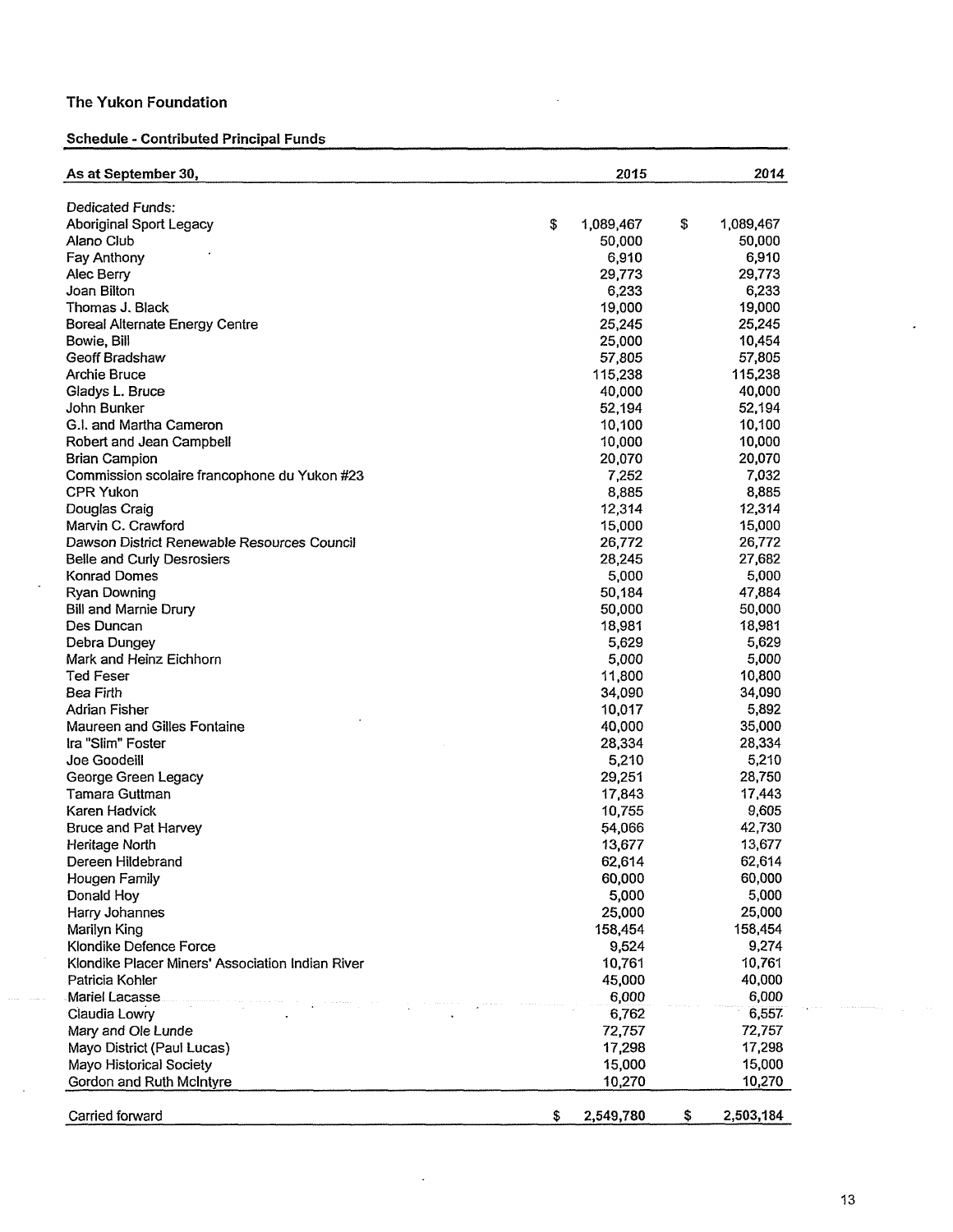$\sim$ 

#### Schedule - Contributed Principal Funds

| As at September 30,                                              | 2015            | 2014            |
|------------------------------------------------------------------|-----------------|-----------------|
| Brought forward                                                  | \$<br>2,549,780 | \$<br>2,503,184 |
| Les McLaughlin                                                   | 14,438          | 14,438          |
| Bea and George McLeod                                            | 30,588          | 30,588          |
| Donald Merill                                                    | 12,078          |                 |
| Roy Minter                                                       | 114,424         | 114,424         |
| Jan Montgomery                                                   | 210,945         | 210,945         |
| Rita and Frank Mooney                                            | 5,457           | 5,457           |
| Brian Morris                                                     | 11,450          | 11,450          |
| James Murdoch                                                    | 11,933          | 11,933          |
| <b>Gordon Newman Recreation</b>                                  | 7,000           | 7,000           |
| Rick and Maureen Nielsen                                         | 20,000          | 20,000          |
| Northern Writer's Circle                                         | 5,000           | 5,000           |
| <b>Albert Oster</b>                                              | 5,014           | 5,014           |
| Patnode Family                                                   | 7,325           | 7,325           |
| Herman Peterson                                                  | 10,000          | 10,000          |
| J. L. Phelps                                                     | 10,000          | 10,000          |
| <b>Garry Phillips</b>                                            | 15,708          | 15,355          |
| Porter Creek Citizens' Association                               | 17,417          | 17,417          |
| <b>Gary Reynolds</b>                                             | 9,185           | 9,185           |
| Paula Joan Riehl                                                 | 8,393           | 8,138           |
| John Rowan                                                       | 253,155         | 253,155         |
| Schmidt Family                                                   | 15,026          | 15,026          |
| Joan Shaxon                                                      | 10,000          | 10,000          |
| Ben Sheardown                                                    | 34,225          | 34,098          |
| John and Doris Stenbraten                                        | 249,646         | 249,646         |
| Stuart/Sim Northern Education                                    | 36,679          | 36,679          |
| Rod Tait                                                         | 24,275          | 24,275          |
| <b>Tanner Family</b>                                             | 47,203          | 43,277          |
| Charles D. and Betty Taylor                                      | 14,729          | 14,304          |
| Edith and Victor Thomas                                          | 16,095          | 16,095          |
| Vancouver Yukoner's Association                                  | 19,000          | 19,000          |
| J.J. Van Bibber                                                  | 10,000          | 10,000          |
| Joan M. Veinott                                                  | 10,000          | 10,000          |
| <b>Versluce Brothers</b>                                         | 53,583          | 51,561          |
| Village of Mayo Historical Society                               | 13,755          | 13,707          |
| Herb and Dorreene Wahl                                           | 493,588         | 493,588         |
| <b>Matthew Watson</b>                                            | 109,990         | 109,990         |
| <b>Matthew Webster</b>                                           | 31,219          | 31,019          |
| <b>Anne Williams</b>                                             | 11,347          | 7,400           |
| Whitehorse Boys and Girls Club                                   | 16,000          | 16,000          |
| <b>Whitehorse Copper Mines</b>                                   | 5,000           | 5,000           |
| Whitehorse Business and Professional Women's Bursary             | 10,000          | 10,000          |
| Whitehorse Glacier Bears Swim Club                               | 23,579          | 23,579          |
| Flo Whyard - Holland America Lines - Westours                    | 5,775           | 5,775           |
| Cäcilie Wigen                                                    | 103,890         | 103,890         |
| <b>Shirley Williams</b>                                          | 11,750          | 8,750           |
| state and a momentum and in the same production<br>Robert Wilson | . 67,107        | 67,107          |
| Yukon Anniversaries Commission                                   | 85,000          | 85,000          |
| Yukon College Endowment                                          | 162,531         | 160,449         |
| Government of Yukon Legacy                                       | 750,000         | 750,000         |
| Yukon Indian Heritage                                            | 40,357          | 40,357          |
| Yukon Outdoors Club                                              | 12,421          | 12,421          |
|                                                                  |                 |                 |
| Carried forward                                                  | \$<br>5,823,061 | \$<br>5,748,001 |

 $\mathbb{R}^2$ 

 $\bar{\lambda}$ 

an al na manais an coisin